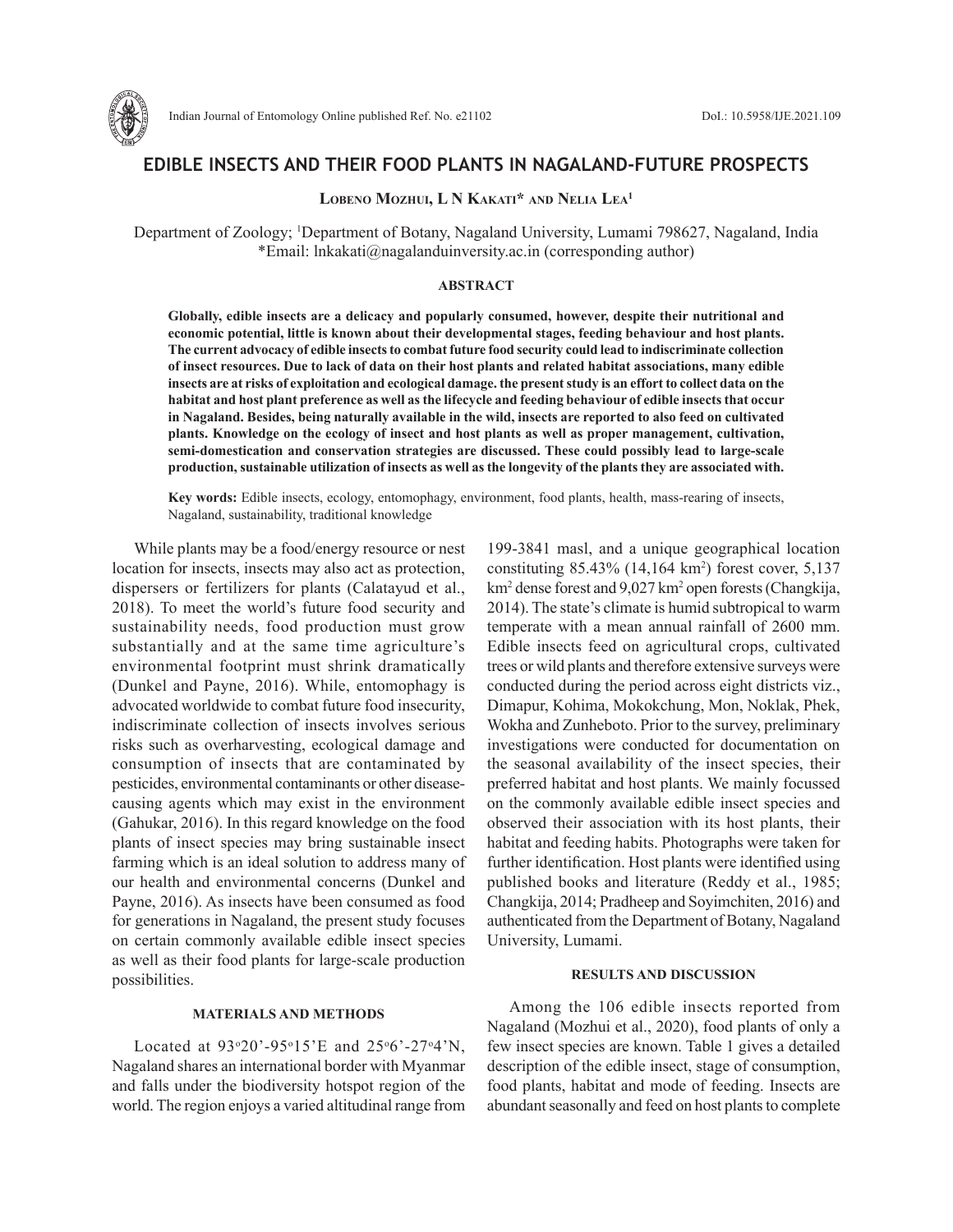|                     | Edible insect                                                                 |                | Food plants                                                                                                                                  | Habitat              | Mode of |
|---------------------|-------------------------------------------------------------------------------|----------------|----------------------------------------------------------------------------------------------------------------------------------------------|----------------------|---------|
| Common              | Scientific name                                                               | Edible         |                                                                                                                                              |                      | feeding |
| name                |                                                                               | stages         |                                                                                                                                              |                      |         |
| Stink bug           | Coridius janus F.,<br>Cyclopelta siccifolia<br>Westwood                       | Adult          | Cucurbita moschata Dutch,<br>Lagenaria vulgaris L., Phaseolus<br>vulgaris L., Vigna unguiculata L.<br>and Psophocarpus tetragonolobus<br>DC. | Home garden          | Sucking |
| Dinidorid bug       | Coridius sp.                                                                  | Adult          | Prunus cerasoides D.Don                                                                                                                      | Home garden/<br>wild | Sucking |
| Litchi stink<br>bug | Tessaratoma javanica<br>Thunberg                                              | Adult          | Litchi chinensis Sonn.                                                                                                                       | Home garden          | Sucking |
| Wood borers         | Batocera rubus L.<br>Batocera parryi Hope<br>Batocera rufomaculata<br>De Geer | Larva,<br>pupa | Aguilaria agallocha Roxb.<br>Moringa oliefera Lam.<br>Phyllantus emblica L<br>Artocarpus heterophyllus Lam.<br>Mangifera indica L.           | Home garden/<br>wild | Chewing |
| Palm weevil         | Rhynchophorus<br>ferrugineus Olivier                                          | Larva          | Caryota obtusa Griff.<br>Caryota urens L.                                                                                                    | Home garden/<br>wild | Chewing |
| Bamboo borer        | Omphisa fuscidentalis<br>Hampson                                              | Larva,<br>pupa | Bambusa sp.<br>Dendrocalamus sp.                                                                                                             | Wild                 | Chewing |
| Poinciana<br>looper | Pericyma cruegeri<br>Butler                                                   | Larva          | Delonix regia (Boj. Ex.Hook) Raf.                                                                                                            | Home garden/<br>wild | Chewing |
| Banana<br>skipper   | Erionata torus Evans                                                          | Larva          | Musa sp.                                                                                                                                     | Home garden          | Chewing |
| Carpenter<br>worm   | Cossus sp.                                                                    | Larva,<br>pupa | Alnus nepalensis D. Don, Quercus<br>griffithii (Hook. f. and Thomas ex.<br>Mig.), <i>Oercus serrata</i> (Murray)                             | Wild                 | Chewing |

|  |  |  |  |  |  |  |  |  |  | Table 1. List of commonly available important edible insect species and their food plants |  |
|--|--|--|--|--|--|--|--|--|--|-------------------------------------------------------------------------------------------|--|
|--|--|--|--|--|--|--|--|--|--|-------------------------------------------------------------------------------------------|--|

their lifecycle. Some common edible insects along with their host plants are described below:

The stink bugs (*Coridius janus* F. and *Cyclopelta siccifolia* Westwood) depend on host/food plants to complete their developmental stages. The red pumpkin stink bug *C. janus* generally colonizes on the stems of *Cucurbita moschata* (Dutch) (Fig. 1a), bottle gourd *Lagenaria siceraria* (Molina) Standl., string bean *Phaseolus vulgaris* L., cowpea *Vigna unguiculata* L. and Goa bean *Psophocarpus tetragonolobus* DC. The stink bug feeds by sucking on the sap on soft parts of the plant and damages the plant. The dinidorid bug *Coridius* sp. colonizes on wild Himalayan cherry *Prunus cerasoides* D. Don.

*Cucurbita moschata* Duchesne: Climbing or trailing herbs, annual, densely hairy. Leaves simple, broadly ovate (12-25 x 20-30cm), shallowly 5-lobed, apex acute, base cordate, margin denticulate, rough on both surfaces; petiole 10-20cm. Male and female flowers solitary, axillary. Fruit globose or ovoid. The plant has a uniform distribution in Nagaland.

*Lagenaria siceraria* (Molina) Standl.: Annual scandent herb, pubescent. Leaves broadly ovate or suborbicular, base cordate, apex acute or acuminate, shallowly lobed, petiole 5-10 (-30) cm. Male flowers on longer pedicels, female flowers on shorter pedicels; flowers are white. Fruit, globose or cylindrical; seeds obovate, compressed, with distinct margin. The plant is found in the warmer regions of Nagaland.

*Phaseolus vulgaris* L.: Annual herbs, twining. Leaves pinnately 3-foliate, leaflets simple, lateral ones oblique, margin entire, base rounded or cuneate, apex acuminate; stipules lanceolate. Inflorescence axillary raceme, shorter than leaves, flowers borne on swollen nodes in clusters. Flowers white or purplish. Legumes linear-oblong (10-15cm long), slightly curved, glabrous and beaked. Seeds (5-10), oblong or kidney shaped, white, purple brown to black or variously mottled. The plant has a uniform distribution in Nagaland.

*Prunus cerasoides* Buch.-Ham. ex D.Don: Deciduous trees, 8-15m. Leaves ovate or oblongelliptic, base rounded or cuneate, apex long acuminate, margin serrate, 8-14 x 4-6cm, glabrous, petiole 1-2 cm, 3-5 raised glands at apex of petiole. Flowers in fascicles of 1-3, at axils of fallen leaves, pink. Fruit a drupe, ellipsoid. In Nagaland, the plant is distributed mostly in the colder region, also cultivated as avenue trees.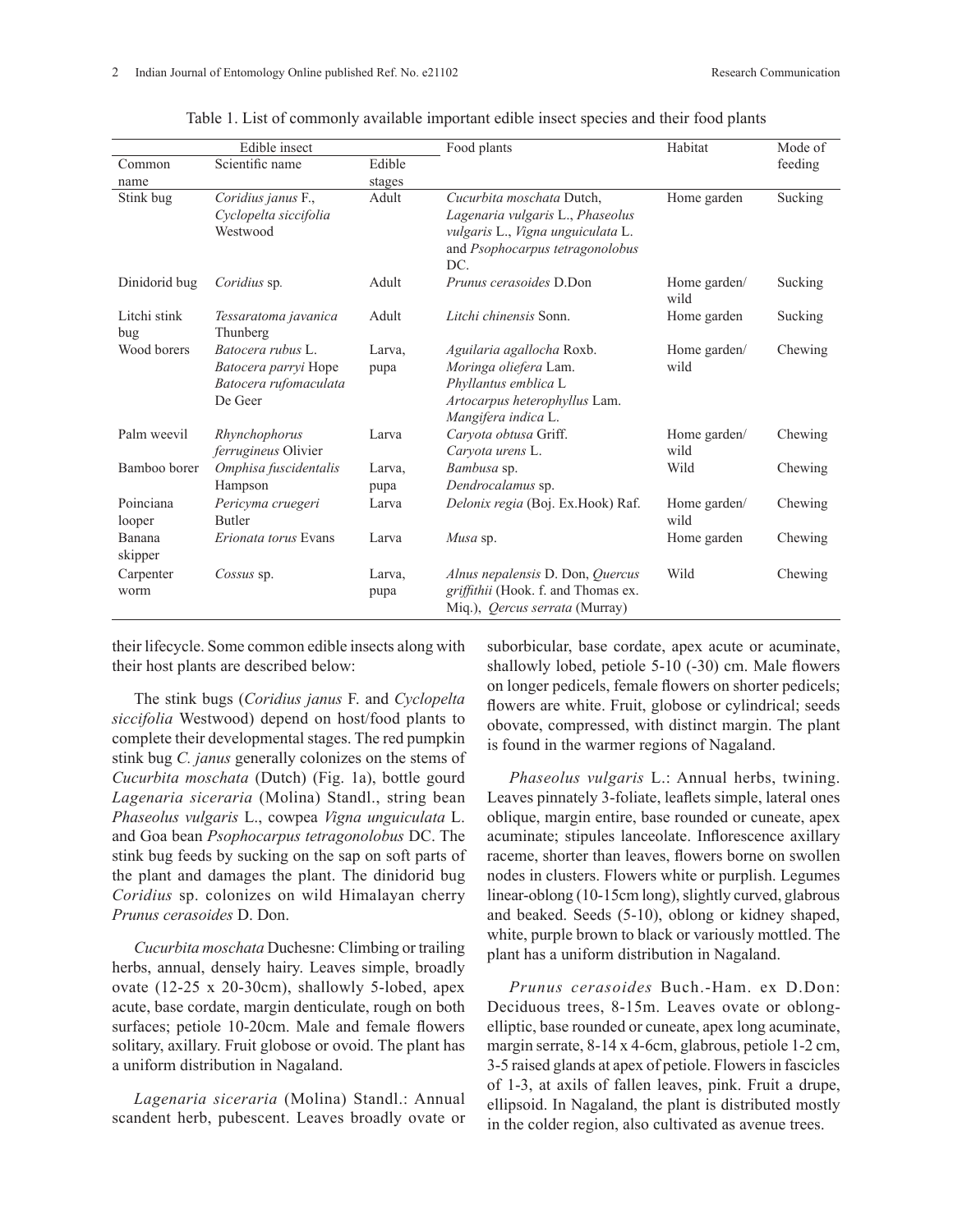*Psophocarpus tetragonolobus* (L.) DC.: Annual or perennial climbing herb. Stems glabrous, stipules lanceolate. Leaves 3-foliolate, leaflets ovate-deltoid (4-10x3.5-8cm), base rounded or truncate, apex acute or acuminate, margins entire. Inflorescence axillary raceme, 2-12 flowered. Legumes tetragonal, 10-25(-40) cm long, wings 0.3-1cm wide, margins wavy, serrated. Seeds subglobose, brown, black. The plant is cultivated in the warmer regions of Nagaland.

*Vigna unguiculata* (L.) Walp.: Annual or perennial herbs, erect or twining. Stems subglabrous, stipules lanceolate. Leaves pinnately 3-foliate, leaflets entire or lobed, lateral ones oblique, leaflets ovate-rhomboid (5-11x4-6cm), base acute to rounded, apex acute. Inflorescence axillary raceme, clustered at top of the rachis. Legumes terete, up to 70cm long. Seeds many, dark red or black, mottled, oblong or reniform. The plant is cultivated all over Nagaland.

Among the larger stink bugs (e.g., *Eurostus grossipes* Dallas and *Tessaratoma javanica* Thunberg), the litchi stink bug *T. javanica*is commonly appreciated as a food source and is recorded to feed on two commonly available host plants (the litchi tree *Litchi chinensis* (Sonn.) and host plant belonging to Sapindaceae family) where they complete their developmental stages (Fig. 1b). Members of tessaratomidae are phytophagous and they spend most of their lives on the leaves and stem of the host plants and exhibit maternal care of eggs and offspring. As stink bugs are reported to feed on fruit and vegetable plants, farmers intend to spray pesticides which can have adverse effects on health as well as the environment. However, hand collection for consumption happens to play an important role as an alternative biological control method.

*Litchi chinensis* Sonn.: Medium sized tree up to 15m tall, bark grey, crown dense, branching nearly from the base. Leaves 10-25cm with petiole, leaflets 2-4 pairs, 5-15 x 2-5cm, ovate-lanceolate, base cuneate, apex acuminate, margin entire, coriaceous, glabrous and shining above. Inflorescence terminal, paniculate, much branched, 15-30cm long. Flowers are pale green, small, 0.3-0.5 cm across. Fruit globose, dark red when matured. Seeds are oblong-ovoid, brownish-black, covered by a fleshy aril. The plant is cultivated in the lower altitude of the state.

Of all edible insects, larvae of long horn beetles such as *Batocera rubus* L., *Batocera parryi* Hope and *Batocera rufomaculata* De Geer, are important edible insects harvested from the wild. These infest

various tree species such as agarwood *Aguilaria agallocha* Roxb., drum stick tree *Moringa oliefera* Lam., Indian gooseberry tree *Phyllantus emblica* L, jackfruit *Artocarpus heterophyllus* Lam., mango tree *Mangifera indica* L., tamarind tree *Tamarindus indica* L., etc (Fig. 1c). Using its strong jaws, the larva bores through and feeds on its host plant. Because of their wood-boring habits, long horn beetles are considered as pests; however, they are also known to have immense economic and ecological importance (Kariyanna et al., 2017). As wild harvesting may lead to the destruction of biodiversity, therefore formulation of artificial feed as per their food plants can help maintain the biodiversity as well as combat food insecurity.

*Aquilaria agallocha* Roxb.: Large evergreen tree of 15-25m high, straight trunk with an elongated crown, bark greyish white, minutely warty. Leaves alternate, elliptic-lanceolate or oblanceolate, apex caudate acuminate, base rounded or cuneate, glabrous. Inflorescence terminal, umbellate cymes. Flowers are white, silky. Fruit capsular, obovoid. Found in the warmer regions of Nagaland. The wood is used as incense, perfume. The population of this plant is getting depleted due to illegal felling for the priced agar.

*Moringa oleifera* Lam.: Medium sized deciduous trees, bark grayish smooth to wrinkled. Leaves 3 pinnate, 30-60cm, leaflets variable in size, ovate, obovate-oblong, 1-2.5 x 0.5-2cm, pubescent when young but glabrous at maturity, oblique at base, apex rounded or emarginate, glaucous beneath. Inflorescence a panicle up to 30cm. Flowers are white, fragrant. Fruit a capsule, linear oblong, up to 50cm. Seeds subglobose, winged along the angles. The plant grows in the warmer regions of Nagaland, planted as live hedge. The leaves, flowers and fruits are used as vegetables, bark and roots are used medicinally.

*Phyllanthus emblica* L.: Small or medium sized trees, 3-15m high, bark grayish, lenticellate. Leaves distichous, numerous, linear-oblong, apex subacute, base slightly oblique. Inflorescence a fascicle. Flowers are minute, creamish or yellowish. Fruit a drupe, globose, compressed. Seeds reddish. The plant has a uniform distribution in Nagaland. The fruit is used medicinally.

*Artocarpus heterophyllus* Lam.: Evergreen trees, 10-20m tall, bark blackish,brown, branchlets smooth or furrowed, glabrous. Leaves ovate, elliptic, obovate, 7-15 x 3-7cm, lobed on new growth, leathery, base cuneate, apex rounded to acuminate, margin entire, stipules broadly ovate, caduceus, leaving annular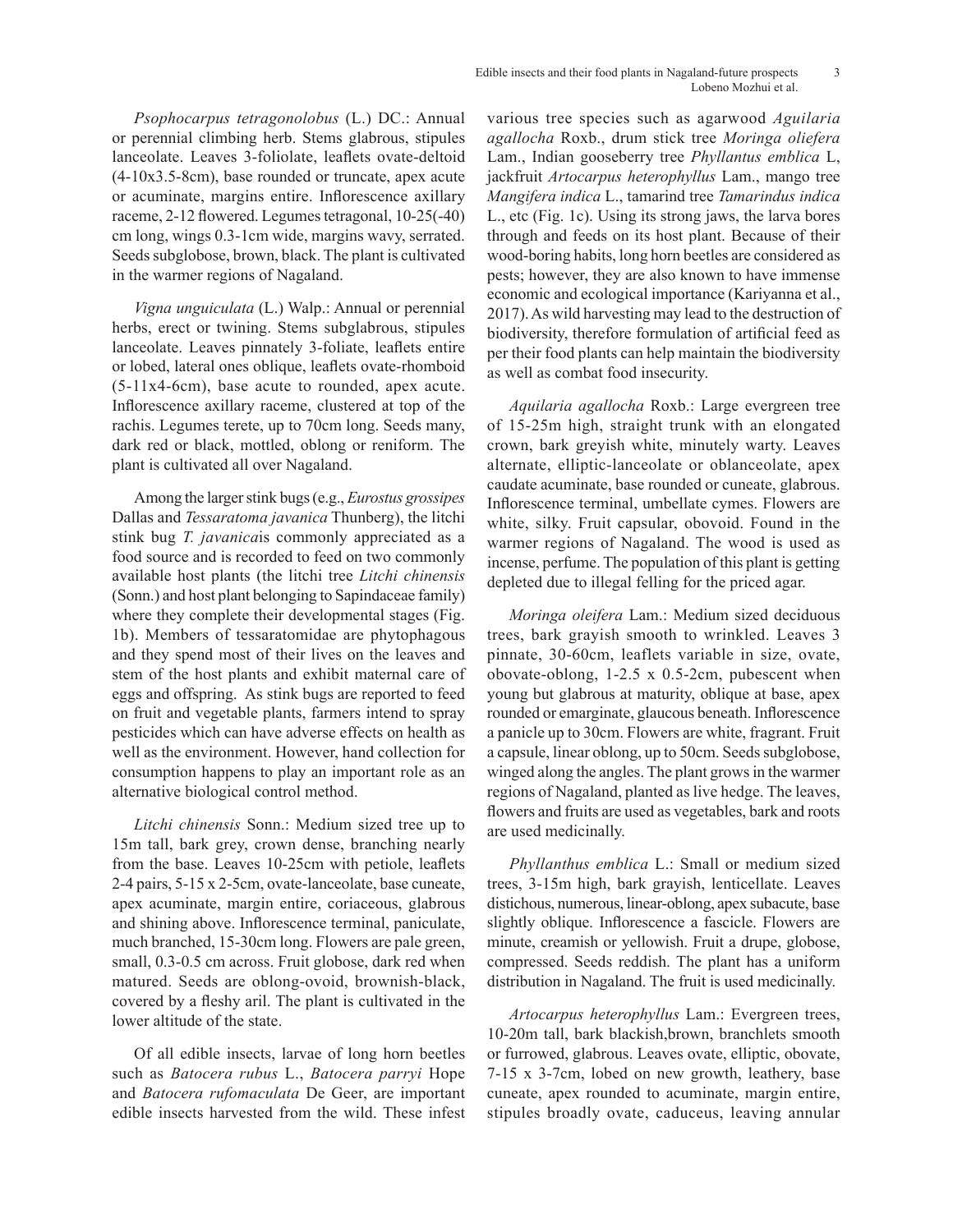scar. Male inflorescence axillary on branchlet, female inflorescence globose fleshy. Fruit a syncarp, oblong, globose, 30-60cm. The plant is cultivated in the warmer regions of Nagaland.

*Mangifera indica* L.: Evergreen trees, 10-25cm tall, with a dense crown, bark dark brown or reddish brown, warty. Leaves elliptic or lanceolate, 10-20 x 2-6cm, glabrous, apex acuminate, base cuneate, margin undulate, petioles 1-5cm. Inflorescence terminal, panicles up to 30cm long, purplish. Fruit a drupe, ovoidoblong with a curved tip, green, yellow or reddish when ripe. Seed compressed. The plant grows in the warmer regions of Nagaland.

Among the edible insects, the palm weevil *Rhynchophorus ferrugineus* (Olivier) is important for its successful indoor breeding. Palm weevil breeding still depends on natural food plants (Hanboonsong et al., 2013). In Nagaland, the palm weevil larvae feed on two commonly available food plants- *Caryota obtusa* Griff. and *C. urens* L. While, they are considered as pests due to the damage caused by them, weevil larvae are appreciated as health foods and are semi-domesticated by members of the Naga tribes for personal consumption (Fig. 1d). In the process of semi-domestication, the palm trunks are cut into different lengths and the adult male and female weevils are released and covered with palm branches. The cut trunks are watered twice a day until



Fig. 1. Commonly available edible insects of Nagaland (a) Coridius janus feeding on its host plant (Cucurbita moschata); (b) Tessaratoma javanica on its host plant Sapindaceae; (c) edible wood boring beetle larvae; (d) edible palm weevil larvae; (e) Omphisa fuscidentalis on its host plant *Bambusa* sp.; (e) *Cossus* sp. larvae on its host plant *Quercus* sp.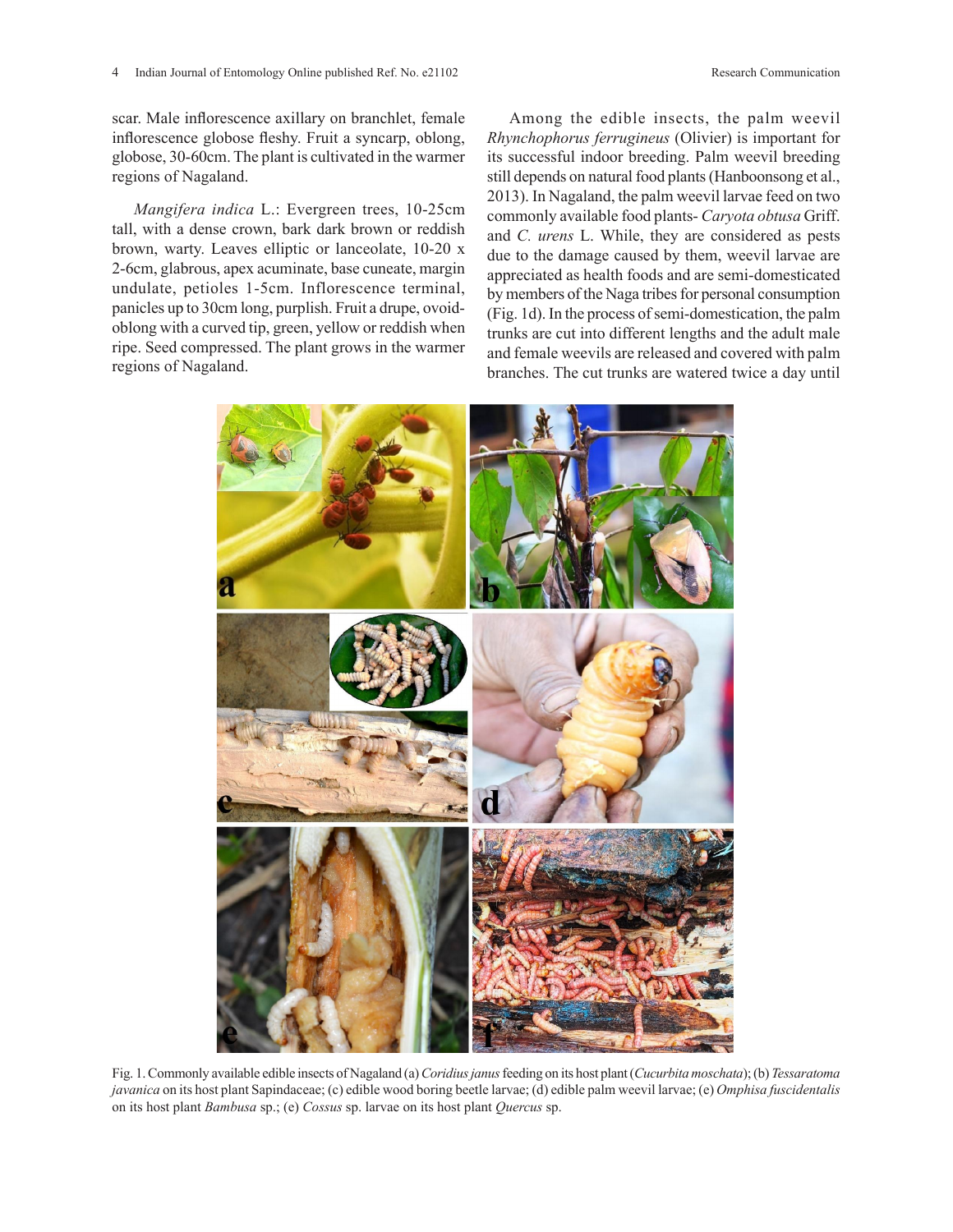harvesting. Similar palm weevil rearing and harvesting method is practiced in Thailand (Hanboonsong et al., 2013). The potential of palm weevil breeding for mass production should be considered and initiated given the successful indoor breeding in Thailand.

*Caryota urens* L.: The trunk of the plant is up to 15m tall, grey, smooth, with annular leaf scars, crown elongate. Leaf sheaths long. Leaves very large, drooping, 2-pinnate, lateral leaflets up to 30 cm, base cuneate, apex oblique, irregularly lobed. Inflorescence developed at the apex and subsequently produces flowers lower on the trunk. Fruit globose, fleshy mesocarp. The plant is distributed in the lower altitude of the state. Seeds and young shoots are eaten, leaves are used as fibres.

*Caryota obtusa* Griff.: Tall, large palms, up to 40m. Trunk girth about 1m in dia, swollen, greyish. Leaves borne in compact crown at the top of stem; petiole 1-2m, spreading almost horizontally; primary pinnae 19-22/side of rachis, secondary pinnae 20-25/side of secondary rachis; coriaceous, base cuneate, oblique, jagged margin, apex obtuse. Inflorescences borne among leaves, up to 6m. Fruit globose, reddish; 2 seeded. The plant is usually found in montane rain forest in limestone soil areas in the eastern parts of the state.

Lepidopteran bamboo borer *Omphisa fuscidentalis* (Hampson) infestation is found on *Bambusa* sp. and *Dendrocalamus* sp. (Fig. 1e). The infestation does not harm the plant but is reported to make the bamboo stronger than the uninfested ones. The presence of bamboo larvae can be recognised by the length of the internodes i.e., shorter internodes are reported to hold larvae which are collected for consumption.

*Bambusa* sp*.*: Arborescent perennials, up to 25m tall. Rhizomes pachymorph, without extended necks. Culms usually glabrous. Culm sheaths with large auricles; deciduous. Branches several, branchlets of lower branches sometimes form weak or tough thorns. Leaves shortly petioled, leaf blade variable in size, upto 25cm. Inflorescence fully bracteate, iterauctant; psuedospikelets clustered on flowering branches. Fruit a caryopsis. The plant is distributed all over the state.

*Dendrocalamus* sp*.*: Arborescent perennials, up to 30m tall. Rhizomes pachymorph, without extended necks. Culms with dense hairs; culm sheaths with small auricles, deciduous. Branches unequal. Leaves large, up to 50 cm. Inflorescence fully bracteate, iterauctant. Pseudospikelets clustered on soft or spiky globose mass at nodes of leafless flowering branches. Fruit a caryopsis. The plant is distributed all over the state.

Poinciana looper *Pericyma cruegeri* (Butler) larva feed gregariously at first on the foliage of the gulmohar tree *Delonix regia* (Boj. Ex.Hook) Raf. but separate when older. It is considered as a pest causing defoliation; however, the larvae are an important food item of the Nagas.

*Delonix regia* (Bojer ex Hook.) Raf.: Large deciduous trees, to 20m tall. Bark greyish brown, rough, crown umbrella like. Leaves 20-60cm, pinnae 15-20 pairs, 7-15cm; leaflets 12-25 pairs, oblong, obtuse or subacute, base rounded or oblique. Inflorescence corymbose racemes, terminal or axillary. Flowers bright red. Pods large, laterally compressed, black when ripe. The plant grows in the tropical parts of Nagaland.

The rounded palm-redeye *Erionata torus* (Evans) larva feed on *Musa* sp*.* making leaf shelters where all its developmental stages occur. They are considered as a serious pest as they cause severe foliar damage and considerable reduction in photosynthetic efficiency resulting in a decreased bunch size and weight (Jayanthi et al., 2015). Hand-picking is a way of physical/ mechanical control, which is highly practical and its collection for human consumption is a control method.

*Musa* sp*.*: Perennial herbs, tufted, rhizomatous, stoloniferous. Pseudostems composed of closely packed leaf sheaths, base swollen. Leaves very large, petiole long, base enlarged into a sheath, leaf blade oblong. Inflorescence terminal, erect, pendulous or subpendulous. Bracts green, purple, brown, or yellow. Fruit fleshy. The plant is uniformly distributed in Nagaland.

Among the lepidopterans, the cossid moth, *Cossus*  sp*.* is a popular one and is found mostly in oak trees such as *Quercus griffithii* (Hook. f. & Thomas ex. Miq.), *Quercus serrata* (Murray) and Alder tree *Alnus nepalensis* (D. Don.). The adult lay eggs on the tree trunk, the larva after emergence eat their way into the trees and may take two to three years to mature. Due to its immense dietary benefits, the larva is much sought after (Fig. 1e).

*Alnus nepalensis* D. Don: Trees up to 20m tall, barkgray, warty, horizontally lenticellate. Leaves broadly elliptic, obovate-oblong, 4-16 x 4-9 cm, base cuneate or rounded, apex acute to acuminate, margin entire or minutely serrate. Male spikes long up to 25cm,